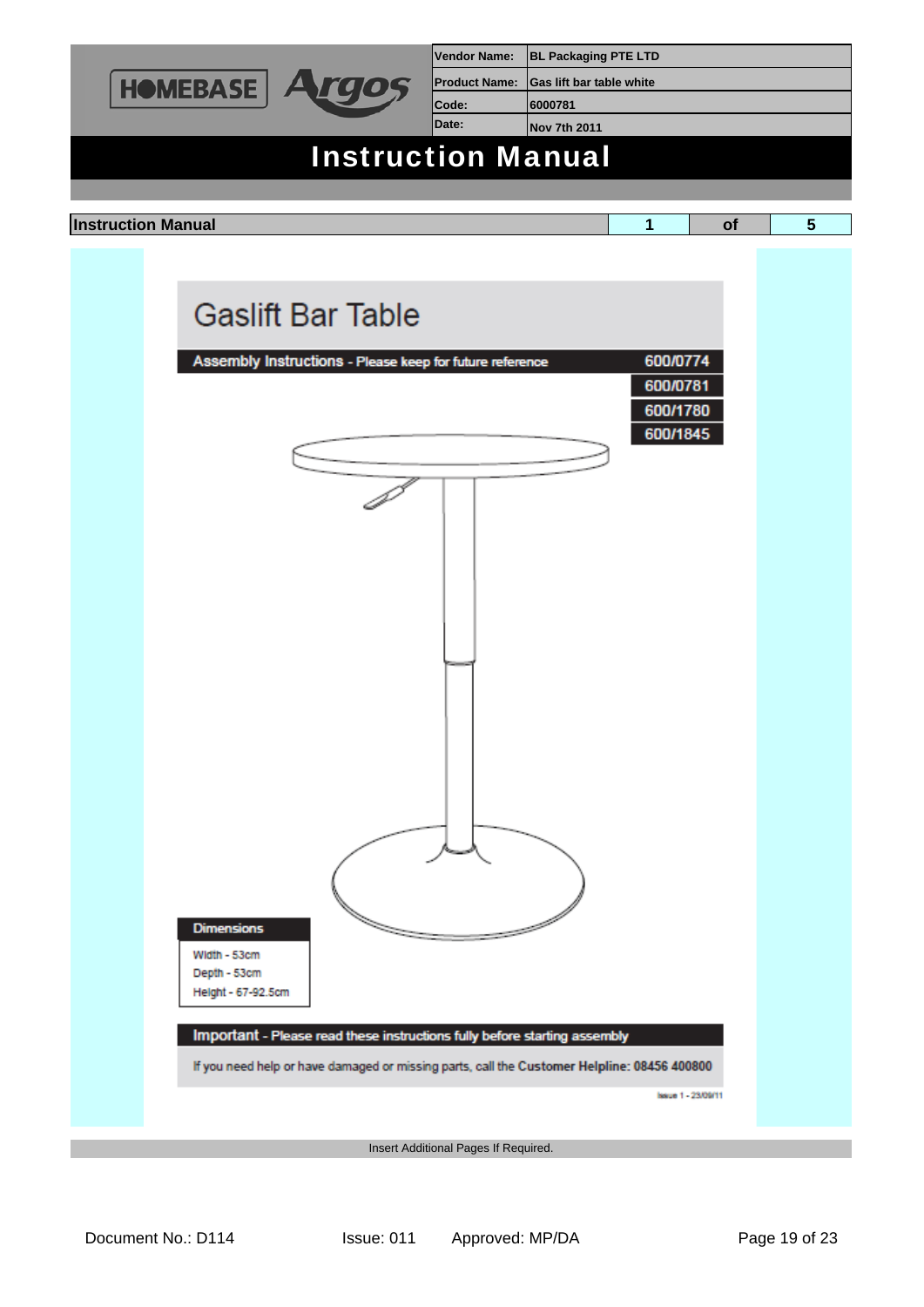

**Vendor Name: BL Packaging PTE LTD Product Name: Gas lift bar table white**

**Code: 6000781**

**Date: Nov 7th 2011**

## Instruction Manual

## **Instruction Manual 2 of 5**

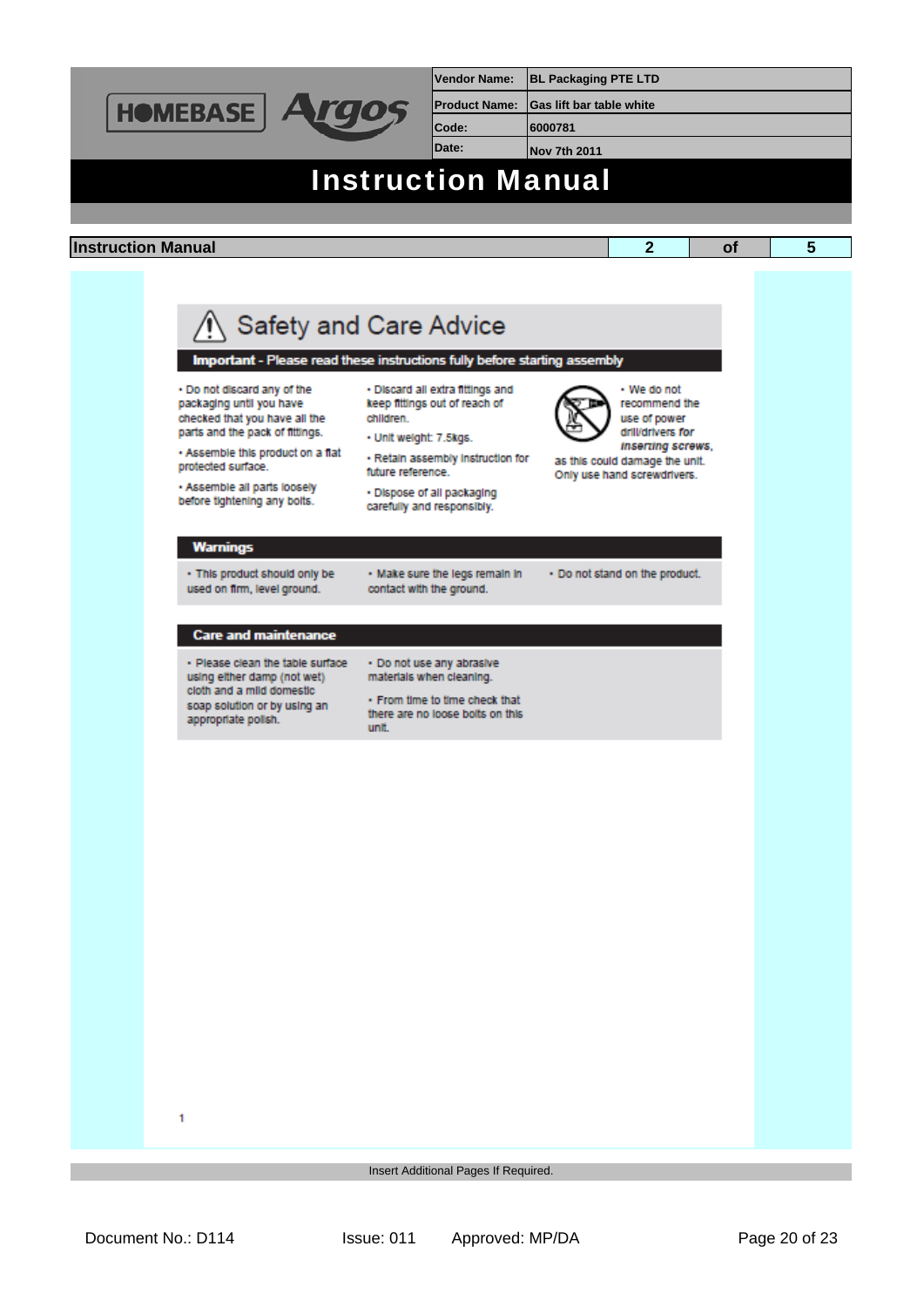| <b>HOMEBASE</b>                                                                                                                               | <b>Vendor Name:</b>  | <b>BL Packaging PTE LTD</b>                |           |   |
|-----------------------------------------------------------------------------------------------------------------------------------------------|----------------------|--------------------------------------------|-----------|---|
|                                                                                                                                               | <b>Product Name:</b> | <b>Gas lift bar table white</b>            |           |   |
|                                                                                                                                               | Code:                | 6000781                                    |           |   |
|                                                                                                                                               | Date:                | <b>Nov 7th 2011</b>                        |           |   |
| <b>Instruction Manual</b>                                                                                                                     |                      |                                            |           |   |
|                                                                                                                                               |                      |                                            |           |   |
|                                                                                                                                               |                      |                                            |           |   |
| <b>Instruction Manual</b>                                                                                                                     |                      | $\mathbf{3}$                               | <b>of</b> | 5 |
|                                                                                                                                               |                      |                                            |           |   |
|                                                                                                                                               |                      | If you have damaged or missing components, |           |   |
| Components - Parts "you have damaged or missing component                                                                                     |                      |                                            |           |   |
| Please check you have all the parts listed below                                                                                              |                      |                                            |           |   |
|                                                                                                                                               |                      |                                            |           |   |
|                                                                                                                                               |                      |                                            |           |   |
|                                                                                                                                               |                      |                                            |           |   |
| Table top<br>(Ø53 x 1.8cm)                                                                                                                    |                      |                                            |           |   |
|                                                                                                                                               |                      |                                            |           |   |
|                                                                                                                                               |                      |                                            |           |   |
|                                                                                                                                               |                      |                                            |           |   |
|                                                                                                                                               |                      |                                            |           |   |
| 2 Base<br>$3^{\circ}$<br><b>Upper leg</b>                                                                                                     |                      | Gaslift                                    |           |   |
| (@45 x 8.5cm)                                                                                                                                 | (Ø5.6 x 16 x 39cm)   | (Ø5 x 58.5-85cm)                           |           |   |
|                                                                                                                                               |                      |                                            |           |   |
| <b>Components - Fittings</b>                                                                                                                  |                      |                                            |           |   |
| Please check you have all the fittings listed below                                                                                           |                      |                                            |           |   |
| Note: The quantities below are the correct amount to complete the assembly. In some cases more fittings<br>may be supplied than are required. |                      |                                            |           |   |
|                                                                                                                                               |                      |                                            |           |   |
| $\bullet$ (c)<br>$^{\tiny{\textregistered}}$                                                                                                  |                      | G<br>G                                     |           |   |
| M6 x 16mm Bolt x 4<br>Spring washer x 4                                                                                                       |                      | Flat washer x 4                            |           |   |
| <b>Tools required</b>                                                                                                                         |                      |                                            |           |   |
|                                                                                                                                               |                      |                                            |           |   |
| - Crosshead screwdriver<br>≕⊪                                                                                                                 |                      |                                            |           |   |
|                                                                                                                                               |                      |                                            |           |   |
|                                                                                                                                               |                      |                                            |           |   |
|                                                                                                                                               |                      |                                            |           |   |
|                                                                                                                                               |                      |                                            |           |   |
|                                                                                                                                               |                      |                                            |           |   |
|                                                                                                                                               |                      |                                            |           |   |
|                                                                                                                                               |                      |                                            |           |   |
|                                                                                                                                               |                      |                                            |           |   |
|                                                                                                                                               |                      |                                            | 2         |   |
|                                                                                                                                               |                      |                                            |           |   |
| Insert Additional Pages If Required.                                                                                                          |                      |                                            |           |   |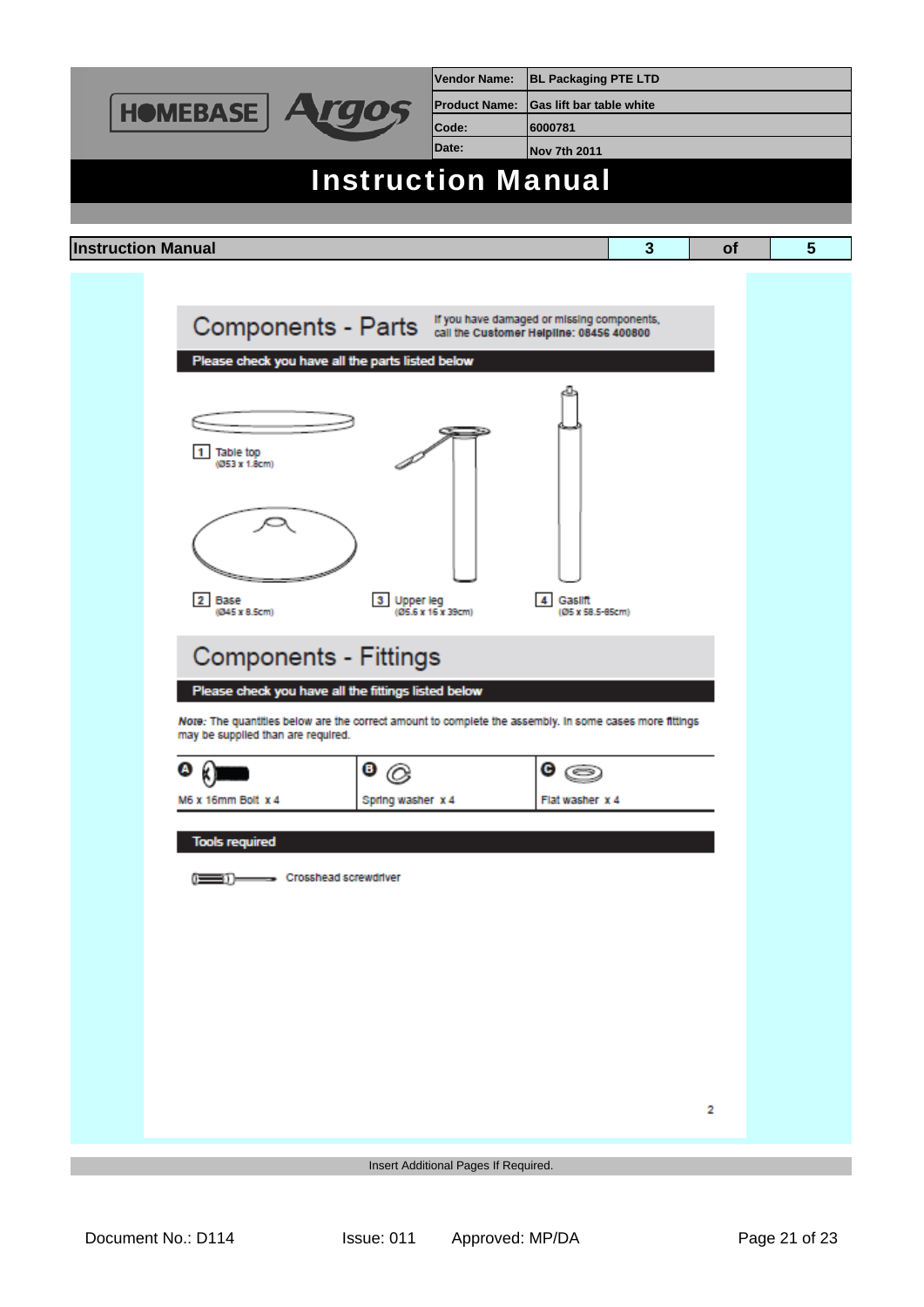

Insert Additional Pages If Required.